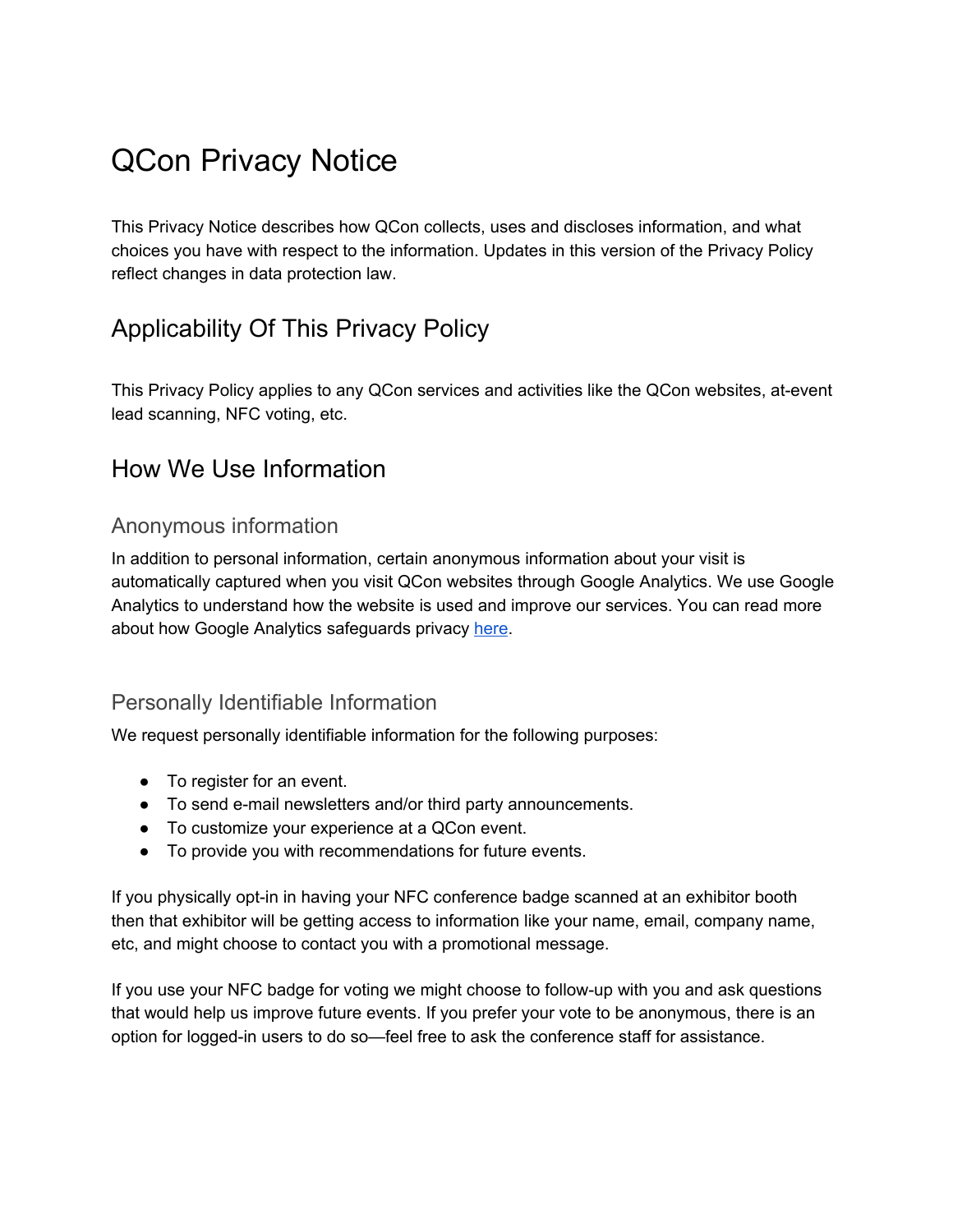# Identifying The Data Controller And Processor

Data protection law in certain jurisdictions differentiates between the "controller" and "processor" of information. In general, QCon is the controller of user private data. In the case you allow exhibitors to scan your NFC badge then these exhibitors might become joint controllers for that specific case.

# Use of cookies

You can read more about how we use cookies on the "Cookies" footer link on a conference site [\(example](https://qconnewyork.com/cookies)).

# Social Plugins on Our Site

We may use social plugins on QCon websites and may include icons that allow you to interact with third party social networks such as LinkedIn, Twitter and Facebook. For example, you may "like" us or a book on Facebook or follow us or Tweet about us on Twitter. The third party social plugin may set a cookie when your browser creates a connection to the servers of such social networks and the plugin may transmit your data to the social networks. Your use of these social plugins is subject to the privacy policies of the third party social networks.

#### Behavioural Recommendations

In some cases we might decide to deliver content recommendations or targeted advertising to people who visit our website. This could work by showing you content recommendations or ads that are based on your browsing patterns, the way you have interacted with our site, or the topics you are interested in.

### Use of Email

If you have given us your email for purposes of communication or promotion, we will use your data to contact you or send promotional emails relating to your interests. You may revoke your consent to being contacted by email for promotional purposes any time, by clicking on an unsubscribe link.

Further, with your consent, we may make use of email tracking technology to obtain data on if you open an email or if you click on links in an email. This data will be used only in automated ways to help improve future marketing messaging and/or to prioritize follow ups based on perceived communications relevance. Without your consent, we will not make use of personal data unique to you, such as your IP address, your device and browser information, or the time and number of times you open an email or click on a link.